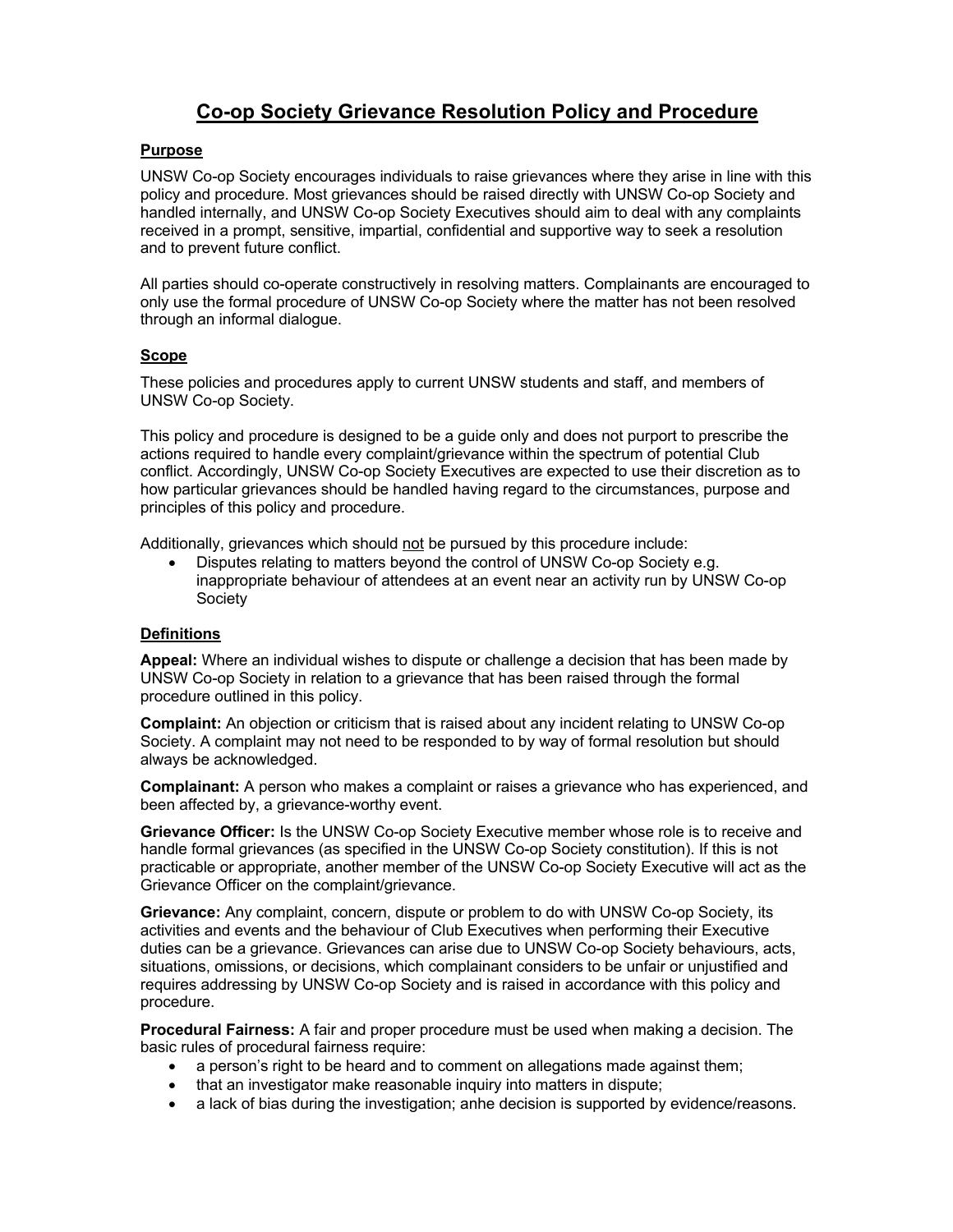## **Procedure**

The following procedural steps are a guideline of the actions which can be taken once a grievance has been identified. However, UNSW Co-op Society Executives should be mindful of the individual circumstances of each case and act appropriately in response to these.

## **Informal Grievance Resolution**

## *Self-Resolution*

Where the individual complainant feels comfortable doing so, they should attempt to seek a resolution to the grievance themselves with the person/persons involved. The focus on selfresolution is to avoid escalation of grievances in the future, to produce a positive result for the maximum number of parties and to encourage a culture where honest and constructive dialogue is valued. UNSW Co-op Society does not condone behaviour which is contrary to these objectives, and therefore will not tolerate individuals behaving in a confrontational, aggressive or abusive way in the pursuit of addressing a Club grievance.

Informal grievance mechanisms may also include:

- UNSW Co-op Society Executives attempt to resolve the grievance through informal discussions with the complainant and the respondent;
- Internal mediation between parties; and
- Club Executives raising awareness in relation to appropriate behaviour.

# **Formal Grievance Resolution**

Where an individual does not feel comfortable addressing a grievance with the person/persons involved directly, or where they have attempted to resolve the grievance themselves without success, they should report the grievance to the Grievance Officer of UNSW Co-op Society. If the complainant does not feel comfortable reporting the grievance to UNSW Co-op Society's Grievance Officer because the grievance directly involves them, or if they are unsatisfied with their response in the first instance, the complainant should report the grievance to another appropriate Club Executive.

Once a grievance has been raised with the Grievance Officer, the Grievance Officer will then determine how the grievance should be handled with regard to the steps set out below, or other appropriate measures which they think fit. This might include determining whether another more appropriate policy and procedure should be followed (e.g. UNSW Student Code of Conduct and UNSW Complaints) and whether any investigation(s) need to be conducted.

Where appropriate the Grievance Officer will make a decision on the resolution of the grievance. Where approval/agreement from the UNSW Co-op Society's Executive is required (e.g. agreement on changes to events or procedures), the Grievance Officer will make a recommendation to the UNSW Co-op Society Executive on how the grievance should be resolved. Where a decision is required from the UNSW Co-op Society Executive, the Executive should consider any conflicts of interest within the Executive and take steps to make an impartial decision (including receiving information from the Grievance Officer about any Club Executives that may be directly involved in the grievance.

The Grievance officer will communicate the outcome to all those involved.

When formally reporting the grievance to the Grievance Officer, the complainant will need to do the following:

- Set out their grievance in writing;
- Include full details of the grievance such as names, dates reasons for the grievance; and
- Detail the desired result of raising the grievance.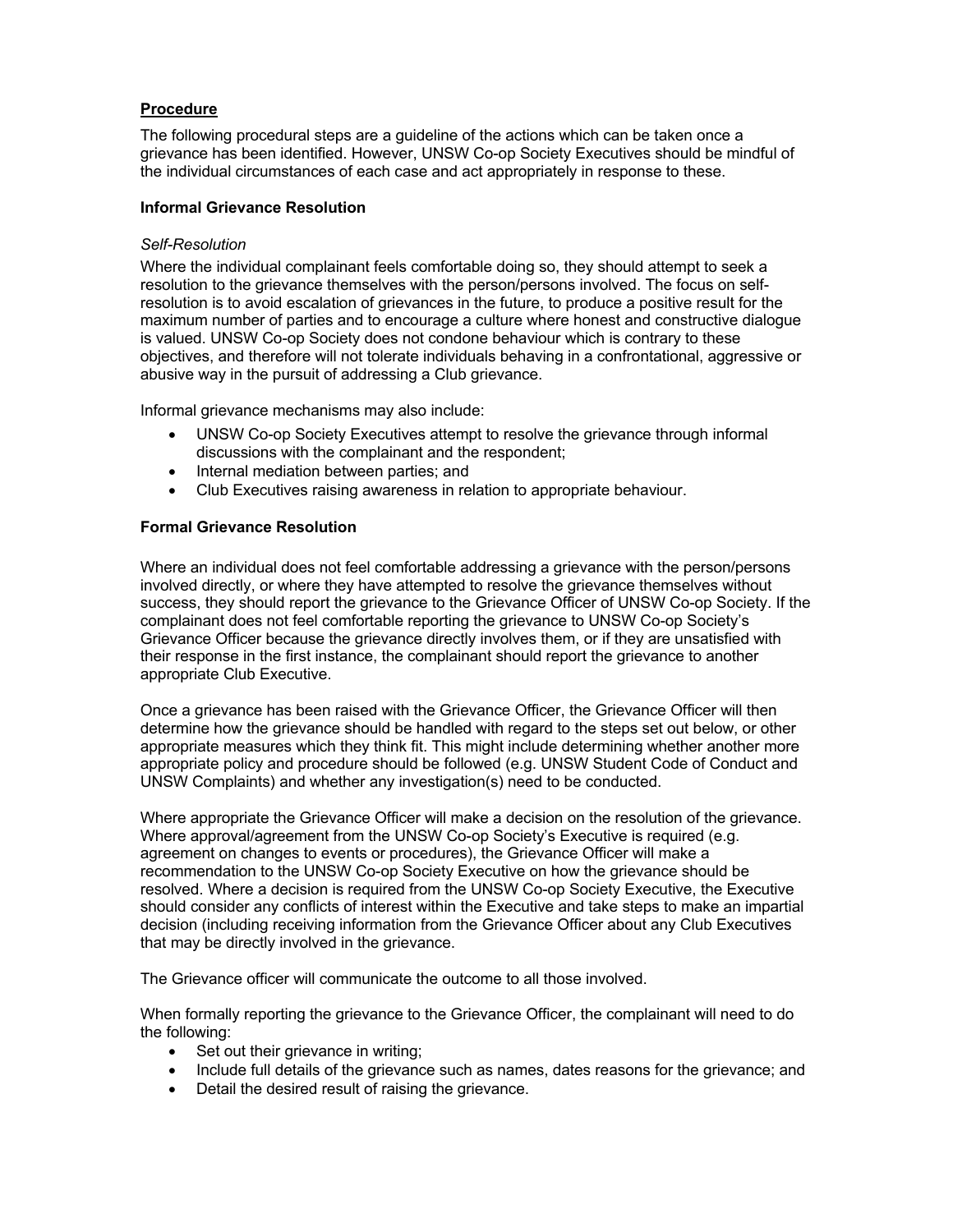After reporting your grievance to the Grievance Officer, the Grievance Officer will follow the procedure below or one which is deemed relevant considering the circumstances.

## *Initial Steps*

The Grievance Officer will follow up with the complainant within five (5) working days of the complaint being made, or as soon as practicable given the circumstances. Where practical this should be in person. The purpose of this follow-up includes:

- Determining the extent of the grievance and the desired outcome;
- Advising the complainant of this grievance policy and procedure (including requiring a grievance to be set out in writing if it has not already been submitted); and
- The Grievance Officer ascertaining the necessary steps to be taken in order to deal with and resolve the grievance, including whether or not the Grievance Officer is the appropriate person to handle the grievance (taking into consideration their ability to remain impartial during any grievance procedure and their ability to successfully handle the grievance process). If the Grievance Officer feels that they are unable to handle the procedure, then they must refer the grievance on to another person on the UNSW Co-op Society Executive.

# *Investigation*

Where the Grievance Officer determines that the grievance requires further investigation, the following may occur:

- Interviews of relevant parties may be conducted;
- Individuals who are alleged to have caused the grievance will be notified of the allegations made against them;
- The opportunity afforded to respond to any allegations put to the person accused of causing the grievance, or being responsible for the actions leading to a grievance being made and time to prepare the response; and
- All relevant information, documentation and evidence to be considered by the Grievance Officer in order to make an accurate finding or recommendation as set out in 0.

If the outcomes of the investigation do not involve actions on any individual/s (but instead changes to how UNSW Co-op Society functions, e.g., updates to policies and procedures only), individuals involved in a grievance do not necessarily need to be notified or involved in the investigation.

If the Grievance Officer reasonably believes that it would benefit investigation to delay notifying a person involved in the investigation they may do so.

Any investigation resulting in actions on individual/s must include giving these individual/s adequate notice, information and opportunity to respond before outcomes are decided.

## *Procedural fairness*

Any person involved in an investigation will be afforded the following:

- Adequate notice of any investigation or meeting (at least five (5) working days);
- That meetings are held in a reasonable location (e.g. reasonably private and easily accessible)
- Information about the allegations, the relevant facts and evidence;
- Time to consider their response (at least five (5) working days);
- An opportunity to respond to allegations;
- A fair and reasonable inquiry into the matters in dispute;
- An opportunity to have a support person present in any meeting where a request is made to the Grievance Officer; and
- A right of appeal.